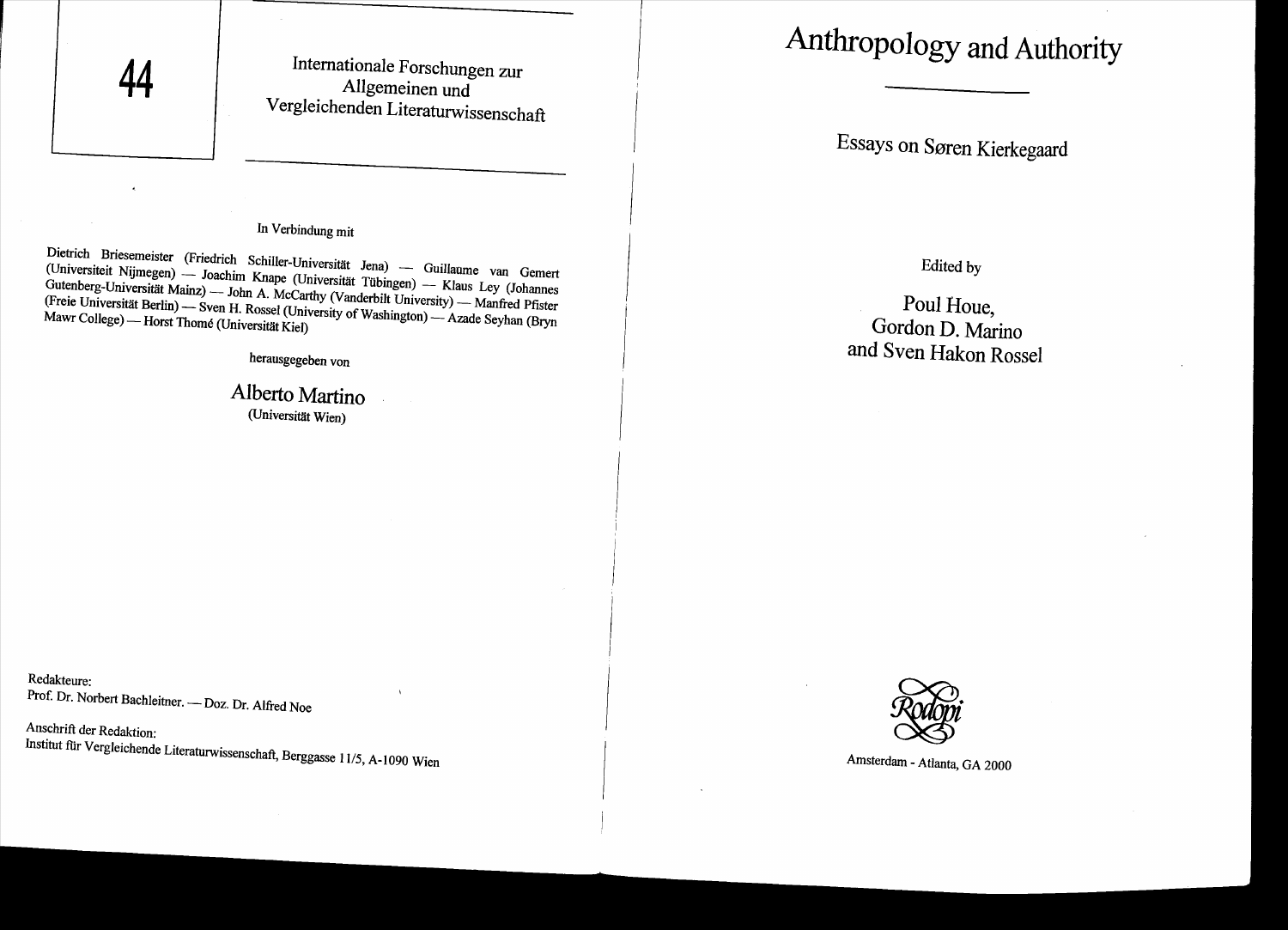$\sim$ 

 $\sim$ 

Cover illustration: Sketches of Søren Kierkegaard drawn by the Danish artist Wilhelm Marstand (In the Royal Library, Copenhagen)

 $\mathcal{A}^{\mathcal{A}}$ 

 $\ddot{ }$ 

 $\frac{1}{2}$ 

 $\mathbf{f}$ 

 $\mathcal{L}$ 

 $\pm$ 

 $\sim 10^7$ 

Le papier sur lequel le présent ouvrage est imprimé remplit les prescriptions de "ISO 9706:1994, Information et documentation - Papier pour documents - Prescriptions pour la permanence".

The paper on which this book is printed meets the requirements of "ISO 9706:1994, Information and documentation - Paper for documents -Requirements for permanence".

ISBN: 90-420-0640-4 ©Editions Rodopi B.V., Amsterdam-Atlanta, GA 2000 Printed in The Netherlands

 $\lambda$ 

 $\sim$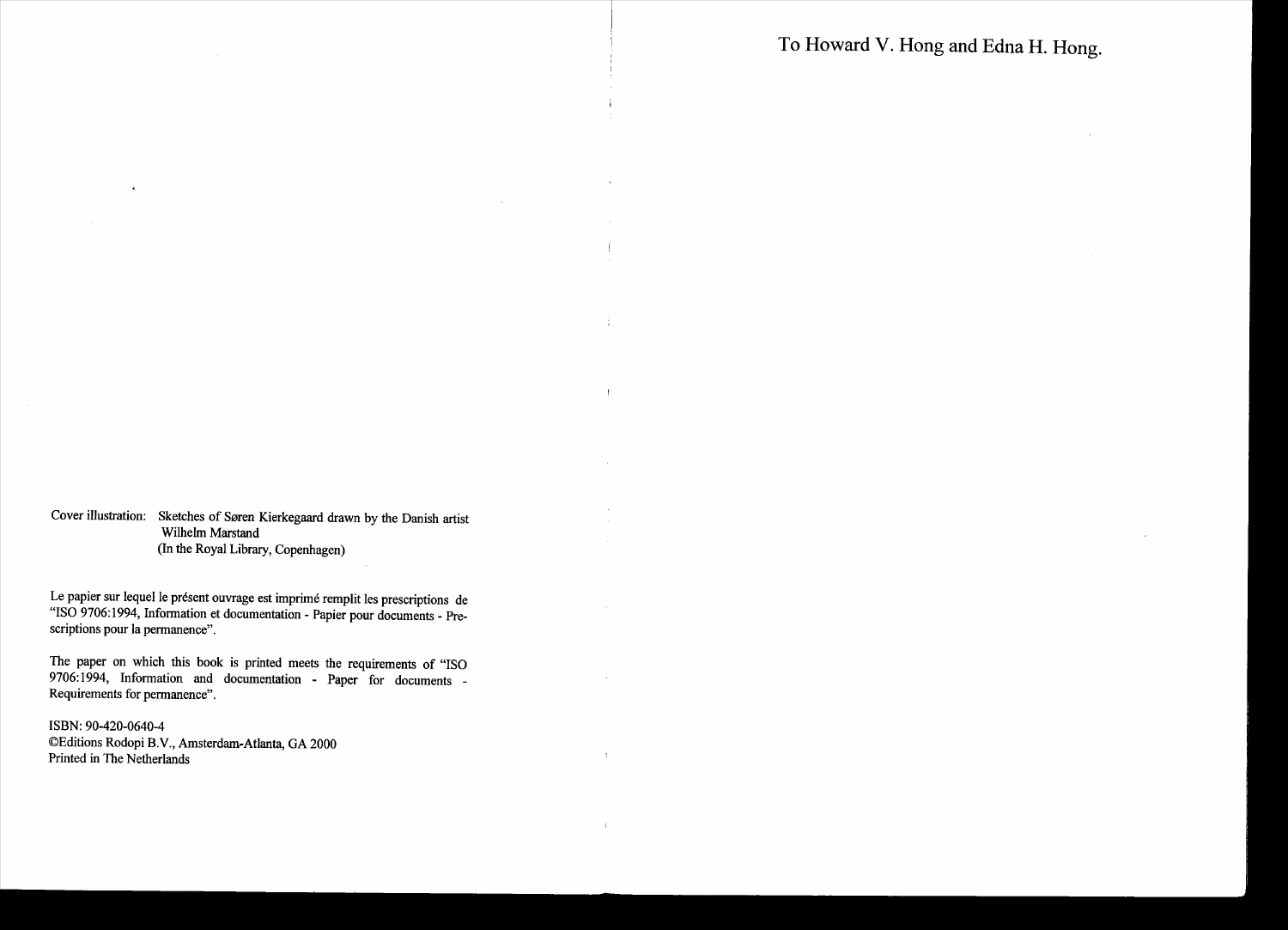of each of these. Faith is "the relationship with God," more specifically, an interpersonal, not just individualistic phenomenon. The eloquent statement ofthis in *Kjerlighedens Gjerninger* (1847; Works of Love) is imprinted upon every other writing of his, even the attack literature. What do all the polemics sound like when one recalls that God is always the third party, that He is the constant "middle term," that we are called by God to love every person as neighbor, that the supreme work of love is to presume love in the other like the "sprout in the grain"?<sup>25</sup>

All this is heard once more in Kierkegaard's proclamation of an unchanging, forgiving, self-emptying, suffering God in the "last" sermon. In the end, the authority that Kierkegaard invokes and obeys, is not a rule, not an institution, not a holy book, not a destructive, vindictive Judge, but the One who is Infinite Love. As I have argued in other articles (cited in the notes), this other side of Kierkegaard's theological understanding reveals a fullness even in the nihilistic, anarchic polemics of the attack. I called this his "incarnational optimism." In an eschatological perspective, Kierkegaard presents a suffering God who shares in the suffering of those who would follow Him. Ultimately, Kierkegaard's authority is that of the cross and the resurrection, the "indescribable grace" of sacrifice, "the only way in which God can love a person and be loved by him."26

I want to thank Dean Alexandra Logue of the School of Arts and Sciences, Baruch College, CUNY and the faculty committee for reassigned time for research during the Spring, 1997 semester, and to the University Committee on Reseach for a 1996-1997 PSC-CUNY Research Award (#667121) both of which enabled me to complete this paper.

## ON AUTHORITY AND REVOCATION: CLIMACUS AS HUMORIST

## John Lippitt University of Hertfordshire

Just as in Catholic books, especially from former times, one finds a note at the back of the book that notifies the reader that everything is to be understood in accordance with the teaching of the holy universal mother Church, so also what I write contains the notice that everything is to be understood in such a way that it is revoked, that the book has not only a conclusion but has a revocation to boot (CUP 619).1

Commentators have sometimes considered it fruitful to make comparisons between the ethical, religious and methodological approaches of Søren Kierkegaard and Ludwig Wittgenstein. Within this context, James Conant has argued, in a series of articles, <sup>2</sup> that the revocations made of the *Afsluttende uvidenskabelig Efterskrift (1846;* Concluding Unscientific Postscript) and the *Tractatus Logico-Philosophicus* (1922) by their respective authors means that we should view these texts as containing "simple ... nonsense." Conant's reading has attracted support from a number of other Kierkegaard commentators.3 Ifhe were right, it would follow that many other commentators on the Climacus writings had seriously misunderstood them. But the main aim of this

Quotations from *Concluding Unscientific Postscript* are from the translation by Howard V. and Edna H. Hong, eds. and trs., NJ: Princeton University Press, 1992. The only exceptions to this are when I 'requote' something already quoted by Conant. In these cases, since Conant quotes from the older translation by David F. Swenson and Walter Lowrie (Princeton, NJ: Princeton University Press, 1941), I have, when 'requoting', used this translation too; while nevertheless also giving a reference to the place in Hong and Hong where the relevant passage can be found. In the present case, I have modified the Hongs' translation slightly. In this passage, they translate *Slutning* as 'end'; I have, along with Swenson and Lowrie, gone for 'conclusion' because Climacus is here clearly referring back to the section immediately preceding the Appendix. This is also headed *Slutning* in the original text; and both sets of translators have labelled this section 'Conclusion'.

- 2 "Must we show what we cannot say?" In: *The Senses ofStanley Cavell.* R. Fleming and M. Payne, eds. Lewisbury, PA: Bucknell University Press, 1989; "Kierkegaard, Wittgenstein and Nonsense." In: Pursuits of Reason. Ted Cohen, Paul Guyer and Hilary Putnam, eds. Lubbock, TX: Texas Tech University Press, 1993; "Putting Two and Two Together." In: *Philosophy and the Grammar ofReligious Belief* Timothy Tessin and Mario von der Ruhr, eds. Basingstoke: Macmillan, 1995; hereafter MWS, KWN and PTTT respectively.
- 3 See, for instance, Stephen Mulhall, *Faith and Reason.* London: Duckworth, 1994, especially Chapter 3, and "God's Plagiarist: the *Philosophical Fragments* of Johannes Climacus;" plus Michael Weston, "Evading the issue: the strategy of Kierkegaard's *Postscript,"* both forthcoming in *Philosophical Investigations,* 22: 1 (1999). Conant's work was also the main focus of a workshop at the University of Essex in May 1997.

<sup>25</sup> SVI IX, 210; *Works ofLove,* Howard V. Hong and Edna H. Hong, eds. and trs. New York: Harper Torchbooks, 1964,207.

<sup>26</sup> SVI XIV, 356; *Kierkegaard's Attack,* 287. Two contemporary thinkers who dwell on the infinite, suffering even absurd love of God are the Orthodox lay theologian Paul Evdokimov *(L'amour fou de Dieu.* Paris: Seuil, 1972; *Le Christ dans Ie pensee russe.* Paris: Cerf, 1970; *Ages ofthe Spiritual Life,* Michael Plekon and Alexis Vinogradov, rev. trs. Crestwood, NY: St. Vladimir's Seminary Press, 1998) and Fr. Lev Gillet, who published under the *nom de plume* "A Monk of the Eastern Church" *(Jesus. Simples regards sur Ie Sauveur, Presence du Christ, Le Visage de lumiere, Amour sans limites, Os regarderont vers Lui, La Columbe et L'Agneau.* Paris: Seuil, 1959, 1960, 1966, 1976, 1979; *Au coeur de lafournaise.* Paris: Cerf, 1998.)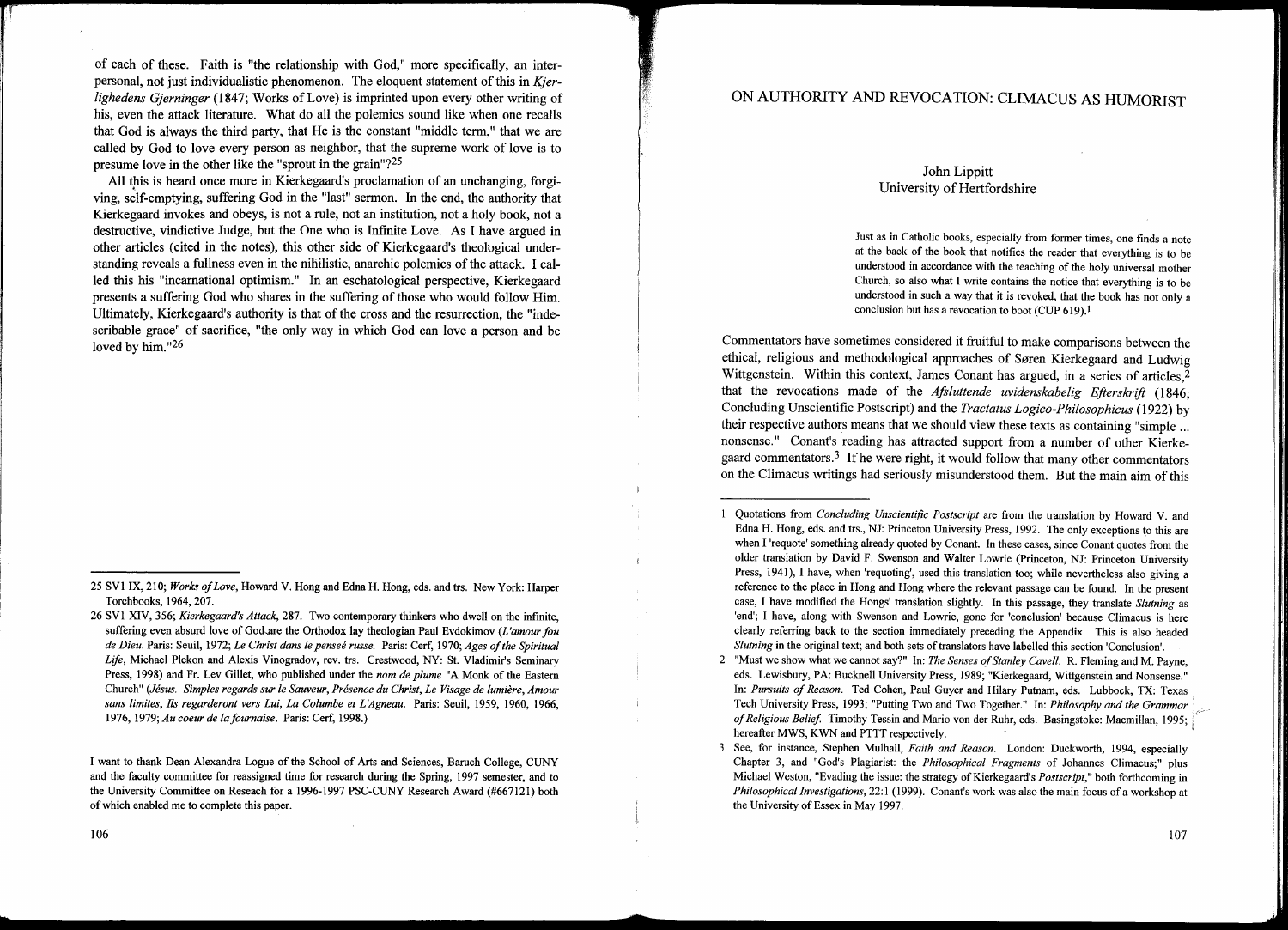article is to challenge Conant's claim that the *Postscript* should be read as containing "nonsense  $\ldots$  simple, old garden variety nonsense." $4$  This, we shall see, relies upon a particular view of the significance of Climacus's 'revocation' of the text.<sup>5</sup> I shall offer a brief account of Conant's position, before going on to suggest that there is in fact no need to go beyond the text of the *Postscript* to see the significance of the revocation; that Climacus's description of himself as a 'humorist', and his account of what this term means, in his mouth, suggest a reading of the revocation very different from Conant's.

Conant's general argument is as follows. Though he is at times ambivalent about exactly what he takes Climacus to be revoking, the overall suggestion is that the whole book, other than what he calls the "frame" (the Appendix in which the revocation appears; and the 'Glance at a Contemporary Effort in Danish Literature') is supposed to be read as 'revoked'.

Conant argues that the *Postscript's* project is to develop "an elaborate *reductio ad absurdum* of the philosophical project of clarifying and propounding what it is to be a Christian."6 It does this by a movement from "propositions for which a clear sense can be given (depending upon whether we construe them aesthetically or religiously), to ones which teeter on the brink of sense (where mere truisms are *insisted* upon) to sheer nonsense (an affirmation of objective absurdity)."7 The first category aims to draw attention to the idea that "dialectical confusion" can arise from the fact that terms such as faith and revelation have different meanings in religious, as opposed to merely "aesthetic" (or epistemological), contexts; and that a specifically religious use of such terms only has a sense "within the context of a certain kind of life."<sup>8</sup> The second category arises (in the section on Lessing) when the incommensurability of faith and 'objective' reasoning is offered as a *counter-thesis* to the assumption that ordinary belief and religious faith are simply different points along the same epistemic spectrum. Conant says that Climacus thus "ends up by representing what is a mere truism as his own intellectual discovery, *his* contribution to knowledge."9 In other words, Conant is objecting to Climacus's claiming *as a thesis* something which is simply supposed to be obvious once it is pointed out as the result of a "grammatical investigation." Dispelling confusion, the argu-ment goes, should not be presented as offering a "thesis;" to do so is to speak nonsense.

This argument results in Conant's conclusion that while both Lessing and Climacus *appear* to be advancing a philosophical doctrine about the nature of Christianity, they should really be seen as *parodying* any such attempt. Hence the third category of Climacus's allegedly spiralling nonsense. Climacus's 'argument' culminates in a claim that "from the standpoint of objective thought, the object of faith must be maximally

5 It also depends upon a highly contentious view of how Wittgenstein uses the tenn 'nonsense'. For more on this, see John Lippitt and Daniel Hutto, "Making Sense of Nonsense: Kierkegaard and Wittgenstein." *Proceedings ofthe Aristotelian Society,* 98:3 (1998), 263-86.

6 KWN207.

9 Ibid.

indigestible to reason."<sup>10</sup> Christianity's superiority lies in its asking us to believe in something - the "absolute paradox" of the incarnation - which requires "the complete sacrifice of one's reason; " a "crucifixion of the understanding."<sup>11</sup> But Conant points out that Climacus also says that "Nonsense ... [the believer] cannot believe against the understanding, for precisely the understanding will discern that it is nonsense and prevent him from believing it." $12$  Underlying such claims, Conant argues, must be the idea that the believer *retains* his understanding; for it is precisely this which enables him to distinguish between "the objective absurdity of Christian doctrine and less repulsive forms of nonsense ... Climacus's analysis therefore commits him to a distinction between mere absurdity and 'objective absurdity' - a category of deep nonsense which is supposed to be qualitatively more repellant to reason than ordinary nonsense."<sup>13</sup> But this view, argues Conant, is itself nonsense. We cannot "rank incomprehensible 'thoughts' by the degree of their absurdity."<sup>14</sup> How could we determine that the statement "God became man in Jesus Christ" is more nonsensical than, say, "My thoughts smell belligerently"? If it is true that both are nonsense, then that is all there is to it; there is no way that we can judge the former to be *more* nonsensical than the latter. Nonsense does not come in "a spectrum of degrees".<sup>15</sup>

Conant concludes that scholars who have attempted to "water down and clean up"16 Climacus's argument - thus preventing the *Postscript* from looking like a parody of serious philosophy - have missed the point:

When approaching the *Postscript,* a scholarly commitment to adhere at all costs to such a principle of sympathetic textual interpretation - while systematically ignoring what Climacus calls the "incessant activity of irony" in the work - will lead one astray. Indeed, this has been the fate of all the standard attempts to extract the argument of the work while ignoring Climacus's vehement warnings about the work's peculiar character - in particular, his remark at the end that the book was written in order to be revoked.<sup>17</sup>

Hence Conant's final conclusion: "The dialectical ladder of the *Postscript* culminates in a demonstration and declaration of the nonsensicality of its doctrine. Its'doctrine turns out to be a pseudo-doctrine. It is a ladder which once we have climbed up it, we are asked to throw away."<sup>18</sup> We have climbed up it, and are ready to throw it away, when, having understood that Climacus is showing us a position from which we shall

18 KWN216.

<sup>4</sup> MWS253.

<sup>7</sup> Ibid.

<sup>8</sup> KWN209.

<sup>10</sup> KWN 215.

II Ibid.

<sup>12</sup> This quote is from CUP, Swenson and Lowrie, trs., 504. Since Conant quotes this passage from the Swenson and Lowrie translation, I have not amended it. The Hongs' translation of the same passage, which appears on their p. 568, is not different in any significant way.

<sup>13</sup> KWN215.

<sup>14</sup> Ibid.

<sup>15</sup> Ibid.

<sup>16</sup> Ibid.

<sup>17</sup> KWN 215-16. Actually, Climacus's comment about the "incessant activity of irony" of the work refers to the *Fragments,* not the *Postscript.*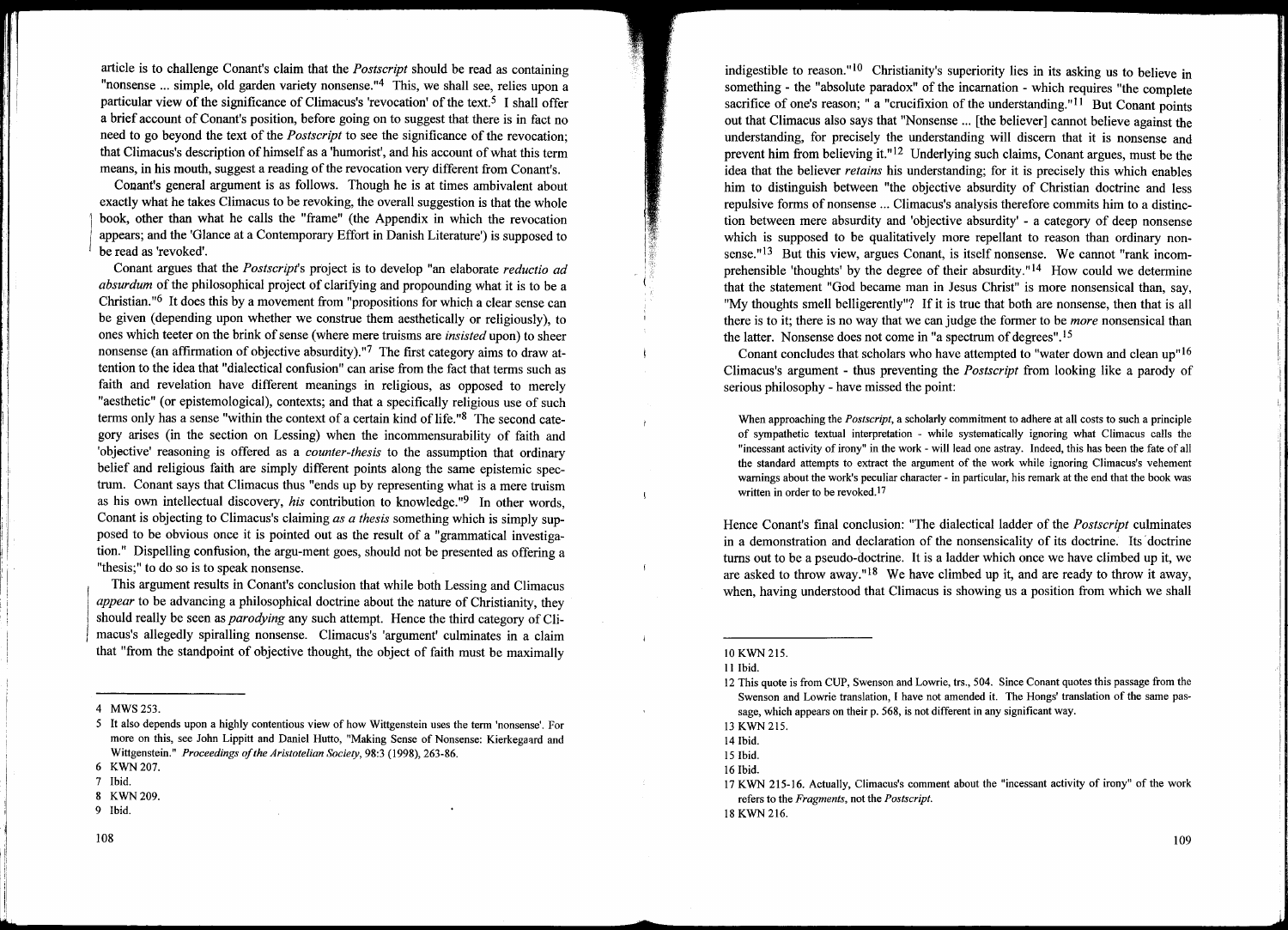be led to speak nonsense if we advance certain kinds of theses, "we are no longer tempted to advance such theses ourselves." 19

There is much that is perceptive in this analysis. We can take on board Conant's illuminating suggestion that the *Postscript,* rather than advancing original theses, offers us 'grammatical remarks' which function as reminders of what we already knew (but have forgotten, or have become confused about). As Climacus himself tells us, what he is saying about Christianity is nothing new, but "old fashioned orthodoxy" (CUP  $275n$ ). In this way, Conant - like his mentor Stanley Cavell - usefully complements readings of the *Postscript* which make no attempt to draw connections between Climacus and Wittgenstein. However, we can do this without committing ourselves to the view that any of these reminders are themselves nonsensical.<sup>20</sup> I have argued elsewhere that while one indeed cannot and should not attempt to make sense of the 'absolute paradox' as a metaphysical thesis, the term is not nonsense, since a meaningful sense *can* be given to it *in a Christian life* by attempting to live in terms of the picture of self-emptying love with which the paradox presents one.<sup>21</sup> But there are several problems with Conant's argument. In another place,  $22$  I show that much of what Climacus says about the absolute paradox is echoed perfectly sincerely by Kierkegaard himself in the journals and elsewhere. In the space remaining to me here, however, I want to argue that we can better explain the significance of the revocation in terms of the text of the *Postscript* itself. An appropriate reading of the revocation requires unpacking the significance of Climacus's description of himself as a "humorist." Conant acknowledges this general point, but does not - I shall argue - consider in anywhere near sufficient detail the *Postscript's* account of what it means to be a "humorist."23

The first point to notice here is that humour and revocation are regularly linked by Climacus: ".... revocation characterizes the humorist."24 One would thus *expect* a humorist to issue a revocation. But what does it mean for him to do so? Climacus's revocation must be read in terms of the *modesty* characteristic of the figure of the "humorist." Against those who would claim their position as The Truth, Climacus is  $\begin{cases} \n\text{si} \\
\text{in} \\
\text{te} \n\end{cases}$ saying something like: 'This is how it appears to me: but you don't have to listen to a mere humorist.' This modest, humoristic denial that is not *quite* a denial involves the technique central to the mauietic art: letting the reader "stand alone - with another's  $\overline{\text{help."}}^{25}$  In this con-nection, we must pay close attention to Climacus's saying "that to write a book and to revoke it is not the same as refraining from writing it, that to write a book that does not demand to be important for anyone is still not the same as letting

**•**

Ť

it be unwritten." Climacus has written a book and revoked it, and made the link between this activity and writing a book which does not demand to be important. This supports my claim that the revocation is intended to be read in the above way. But it is important that we read this as a statement of *modesty,* not, as Conant reads it, an *instruction* to throw away the main body of the text.<sup>26</sup> (As Cain puts it, quoting *Philo*sophiske Smuler (1844; Philosophical Fragments), "The book is called back by Climacus so that it can be called back into the existence of a reader 'to see if it contains anything that he can use'." $^{27}$ ) There are two closely connected reasons for reading the "revocation" in this way. Firstly, issuing such instructions would be out of keeping with the general spirit of both the "Appendix" and other aspects of Climacus's selfpresentation. And secondly, we should not expect "humorists' - as Climacus describes) them - to be so authoritarian.

How can the above claims be justified? In relation to the first point, recall, as quoted earlier, that part of the "Appendix" in which Climacus describes himself as a humorist. Conant claims that Climacus here issues "vehement warnings"<sup>28</sup> as to how his work should be read. But this 'vehemence' is difficult to find. By contrast, the two particularly striking aspects of Climacus's self-presentation are his *modesty*, and his *lack of a sense of urgency*. To illustrate this, consider one passage in which Climacus talks about himself: the section in which he describes how he became an author:<sup>29</sup>

It is now about four years since the idea came to me of wanting to try my hand as an author. I remember it very clearly. It was on a Sunday; yes, correct, it was a Sunday afternoon. As usual, I was sitting outside the cafe in Frederiksberg Gardens, that wonderful garden which for the child was the enchanted land where the king lived with the queen, that lovely garden which for the youth was a pleasant diversion in the happy gaiety of the populace, that friendly garden which for the adult is so cozy in its wistful elevation above the world, that garden where even the envied glory of royalty is what it indeed is out there - a queen's recollection of her late lord. There as usual I sat and smoked my cigar. Regrettably, the only similarity I have been able to detect between the beginning of my fragment of philosophic endeavor and the miraculous beginning of that poetic hero was that it was in a public place. Otherwise there is no similarity at all, and although I am the author of Fragments, I am so insignificant that I am an outsider in literature. I have not even added to subscription literature, nor can it truthfully be said that I have a significant place in it.

I had been a student for half a score of years. Although I was never lazy, all my activity was nevertheless only like a splendid inactivity, a kind of occupation I still much prefer and for which I perhaps have a little genius. I read a great deal, spent the rest of the day loafing and thinking, or thinking and loafing, but nothing came of it  $\ldots$  of all comforts, indolence is the most comfortable.

So I sat and smoked my cigar until I drifted into thought. Among other thoughts, I recall these. You are getting on in years, I said to myself, and are becoming an old man without being anything and without actually undertaking anything. On the other hand, wherever you look in literature or in life, you see the names and figures of celebrities, the prized and highly acclaimed

**»**

<sup>19</sup> KWN218.

<sup>20</sup> I am grateful to Anthony Rudd for discussion on this point.

<sup>21</sup> Lippitt and Hutto, 1998, section V, struggles to say something like this.

<sup>22</sup> Lippit, 1999. See my comment after note 44.

<sup>23</sup> The same point could be made of an older, 'classic' paper to which Conant is indebted, namely Henry E. Allison's "Christianity and Nonsense." *Review of Metaphysics*, 20 (1967), 432-60.

<sup>24</sup> David Cain, "Treasure in Earthen Vessels: Johannes Climacus on humor and faith." In: *Irony and Humor in Seren Kierkegaard.* Niels Thulstrup and Marie Mikulova Thulstrup, eds. Copenhagen: C.A. Reitzels Forlag, 1988, 91.

<sup>25</sup> Cf. JP 2, 650, 15.

<sup>26</sup> While he does not use precisely this language, recall the earlier point that in his second article Conant describes "An Understanding ..." as part of the "frame of the work" which is intended to "provide *directions* for how to read it" (KWN 202; my emphasis).

<sup>27</sup> Cain 91. As well as "revoked," an alternative translation of*tilbagekaldt* would be "called back." 28 KWN216.

<sup>29</sup> For a fuller justification ofthis view ofClimacus, see John Lippitt, "A funny thing happened to me on the way to salvation: Climacus as humorist in Kierkegaard's Concluding Unscientific Postscript." *Religious Studies,* 33:2 (1997),181-202,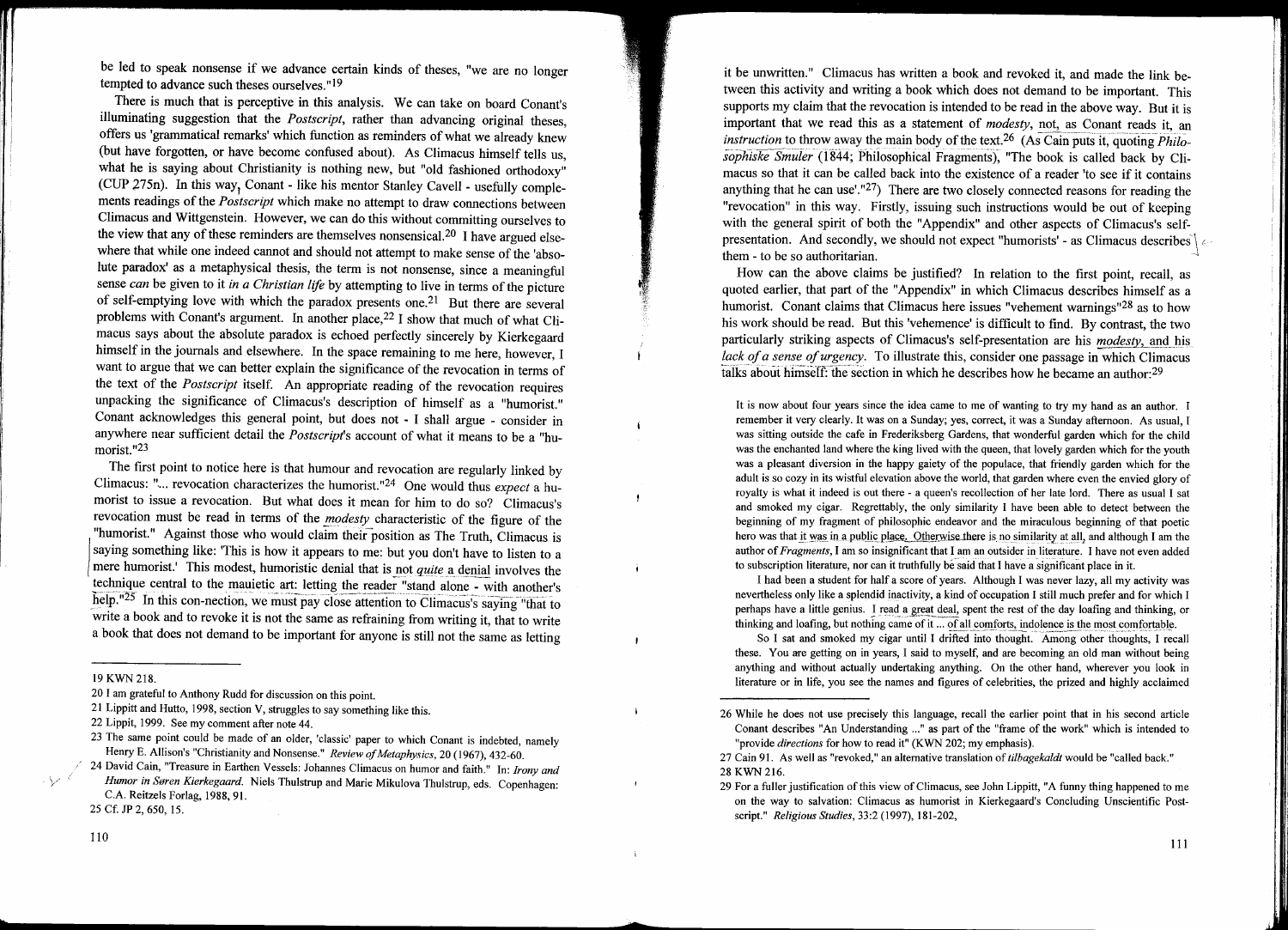people, prominent or much discussed, the many benefactors of the age who know how to benefit humankind by making life easier and easier, some by railroads, others.by omnibuses and steamships, others by telegraph, others by easily understood surveys and brief publications of everything worth knowing, and finally the true benefactors of the age who by virtue of thought systematically make spiritual existence easier and easier and yet more and more meaningful - and what are you doing?

At this point my introspection was interrupted because my cigar was finished and a new one had to be lit. So I smoked again, and then suddenly this thought crossed my mind: You must do some-thing, but since with your limited capabilities it will be impossible to make anything easier than it has become, you must, with the same humanitarian enthusiasm as the others have, take it  $\parallel$  upon yourself to make something more difficult. This idea pleased me enormously; it also flattered me that for this effort I would be loved and respected, as much as anyone else, by the entire community (CUP 185-86).

Though there is irony in this passage, I see no justification for dismissing it as merely ironic. Rather, it gives us important clues about aspects of Climacus's character. Note, as before, the modesty of his denial of being anything special. Unlike the "prized and highly acclaimed," his own "limited capabilities" prevent him from contributing to humanity by making life easier in some way. Although he has published one book prior to the *Postscript,* he did so at his own expense and remains "an \- outsider in literature." (Elsewhere, he tells us that this book has had no impact, attrac ting only one review  $\text{[CUP 274n]}$ . Even more striking is the lack of a sense of urgency that leaps out from this self-description. He wanted to "try his hand as an author" (as long as four years ago, but there is no suggestion that he set to the task straight away ("... of all comforts, indolence is the most comfortable"). Indeed, it is the *thought* of having discovered a task for himself that pleases him, rather than what arises from the task itself. All the aspects of Climacus's self-presentation and prosestyle - the long digression about Frederiksberg Gardens; the fact that his "activity was ... like a splendid inactivity," since he spent much of his day "loafing and thinking, or thinking and loafing" (he has time to give us this combination both ways around); the fact that relighting his cigar is a more pressing demand than continuing his train of thought - all this indicates a person who is, to say the least, in no great hurry. This is some distance from what Conant detects: Climacus as an issuer of "vehement warnings" as to how his work should be read.

But these aspects of Climacus's character should come as no surprise. For his own account of what it means to be a 'humorist' explains why we should *expect* such a figure to have an attitude and view of himself which is both modest and 'laid-back'. It is to this that we now tum.

In relation to the first point, note that Climacus does not, unlike most contemporary humour theorists, take 'humour' as an all-encompassing umbrella term for anything perceived as funny, a category of which irony (along with, say, jokes, satire and wit) would be a sub-category.<sup>30</sup> Rather, Climacus's umbrella term is 'the comic', and irony and humour are the two subsections thereof which he discusses in detail. One of the most important distinctions between irony and humour, as Climacus uses the terms, is that humour is more *gentle* than irony. Whereas irony is proud, and tends to divide one person from another - at one point, Climacus talks of it in terms of self-assertion and "teasing" (CUP 551) - humour is concerned with those tragicomic aspects of the human situation which we all share; hence Climacus's description of it as "sympathetic" (CUP 582) and "profound" (CUP 552n).<sup>31</sup>

The second point is related to this. Irony and humour have similar roles as 'border territories' between the 'aesthetic', 'ethical' and 'religious' existence-spheres which are pivotal to the thought of both Climacus and Kierkegaard. At one point, Climacus asserts: "... irony is the *conjinium* [border territory] between the esthetic and the ethical; humor the *conjinium* between the ethical and the religious" (CUP 501-02). If Climacus is a humorist, how does this work, in the latter case?

r

 $\mathbf{r}$ 

The relationship of humour to the ethical and religious existence-spheres is complex.32 However, all that matters for the present discussion is the difference between humour and Religiousness B, since it is clear that humour, for Climacus, stands somewhere between ethical and Christian living. Whatever their exact relationship, it is clear that Religiousness A and humour have some important things in common. As C. Stephen Evans puts it, both the person in Religiousness A and the humorist believe "like Socrates and Plato, that the eternal is something that all humans possess already." $33$  From the standpoint of Religiousness A, "it must be assumed that every human being, viewed essentially, participates in ... eternal happiness and finally

32 In particular, there is some debate as to whether humour is on the boundary between the ethical and Religiousness A, or whether it borders Religiousness B, humour somehow being incorporated within Religiousness A. This issue depends largely upon whether one takes there to be, in the *Postscript* specifically, a genuine distinction between the ethical and Religiousness A. I side with commentators such as Sylvia Walsh and Merold Westphal, who think that in the *Postscript,* this distinction is pretty unimportant (the ethical and Religiousness A are continuous), and that the real tripartite division is aesthetic/ethical-religious/Christian. (See Sylvia Walsh, *Living Poetically: Kierkegaard's Existential Aesthetics.* Philadelphia, PA: Pennsylvania State University Press, 1994, 210; and Merold Westphal, *Becoming a Self: A Reading ofKierkegaard's Concluding UnSCientific Postscript.* West Lafayette, IN: Purdue University Press, 1996, 169, 187.) For a brief overview of different scholars' positions on the relation between humour, Religiousness A and Religiousness B, see Walsh, 2l2-13n.

(

Climacus tells us quite a lot about the life-view of a 'humorist', most of which Conant ignores. There are two particularly important points to note for the present discussion. Firstly, humorists - unlike 'ironists' - are concerned with the existential situation shared by *all* human beings. Secondly, for the humorist - unlike for the Christian - there is no sense of urgency about the human condition, since our 'goal' is 'behind us'; whatever salvation may be available to us is assured.

<sup>30</sup> My claim that 'humo[u]r' is the main umbrella term in contemporary usage is supported by the fact that the scholarly journal devoted to various aspects of the study of jokes, cartoons, irony, satire, wit etc. has taken as its name *Humor: International Journal ofHumor Research.* This same usage is also made by John Morreall in his collection of the thoughts of philosophers from Plato to the present on these subjects: *The Philosophy ofLaughter and Humor.* John Morreall, ed., Albany, NY: State University of New York Press, 1987.

<sup>31</sup> Climacus and other pseudonyms, such as Quidam in *Stadier paa Livets Vei* (1845; Stages on Life's Way), stress that the 'true comic' requires the comic and pathos; jest and earnestness, to be kept in balance (cf. CUP 87ff.; SLW 365-66; also JP 2,1743). At one point, Climacus explicitly identifies such "legitimized comic power" with humour (CUP 282).

<sup>33</sup> C. Stephen Evans, "Kierkegaard's view of humor: must Christians always be solemn?" *Faith and Philosophy,* 4:2 (1987), 182.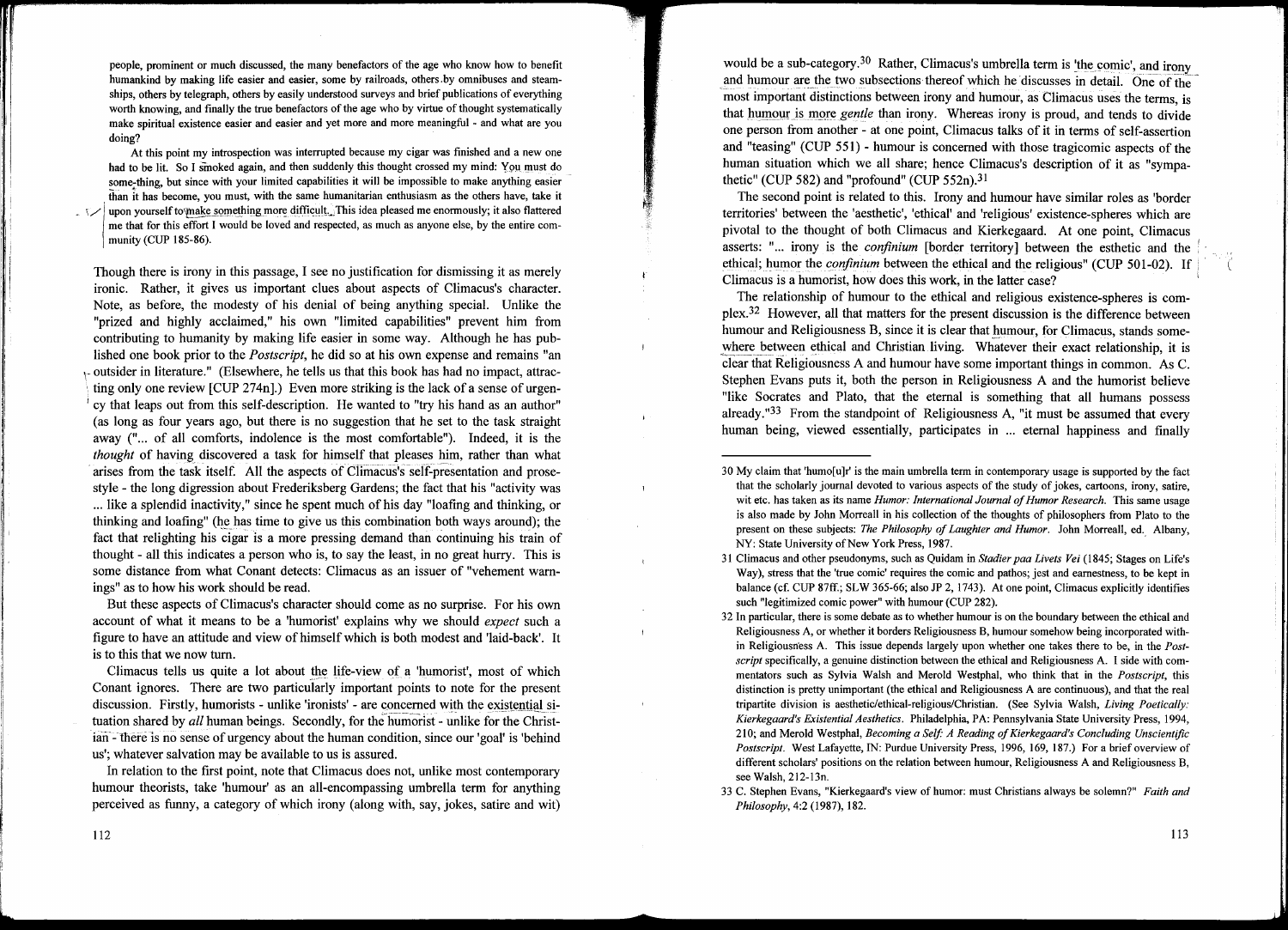becomes eternally happy" (CUP 581). According to Climacus, this is essentially the view shared by the humorist, as exemplified by his attitude to suffering. The humorist, like the Christian, "has an essential *conception* of the suffering in which he is [but] revokes the suffering in the form of jest" (CUP 447). In other words, he has an *intellectual* understanding that suffering is essen-tial to human existence, "but at the same time it occurs to him that it most likely is not worth the trouble to become involved in explaining it. The revocation is the jest" (CUP 448). The key difference between the religious person and the humorist is that for the former, "reflection is *on* the suffering;" for the latter, it is *"away from* the suffering" (CUP 443). For the humorist, there is no real *momentous* distinction between those within and those outside a religious mode of existence:

The difference between the religious person and the person who does not religiously transfonn his existence becomes a humorous difference: that whereas the religious person utilizes his entire life in becoming aware of the relation to an eternal happiness and the other does not concern himself with it ... they both, viewed eternally, go equally far (CUP 581-82).

The standpoint of Religiousness B, however, is different from humour: "Only on this condition do I become blessed, and as I absolutely bind myself to it, I thereby exclude everybody else" (CUP 582). The Christian, according to Climacus, has a "pathos of separation" which involves "the pain of sympathy" (CUP 582). Within Religiousness A, one can sympathise with "every human being *qua* human being" (CUP 585); within Christianity, that "sympathy" can only be with other Christians. So in virtue of his faith, the Christian, according to Climacus, is conscious of himself and his kind as being fundamentally different from non-Christians. What matters about this for our purposes is as follows. The sense of us all being in the same existential boat which is present in Religiousness A (and which can thereby bring about "sympathetic humour" [COP 582]) is absent from the Christian who lives with the view that salvation is dependent upon each individual's commitment to God through Christ, and the anguish of being unable "to win" for Christ his family or beloved (CUP 586).

Thus the lack of urgency of a humorist such as Climacus should come as no surprise, owing to the clear distinction between the humorist and the anguished Christian living the life of suffering for his faith.34 The distinction is this: while the Christian *lives* the suffering and anguish of religious existence, the humorist, thinking that nothing can be done about the suffering that is essential to the human condition, chooses to smile, albeit sadly, about it. His reflection is, as we noted above, *"away from* the suffering," comforted by his view that "the goal [of existence] lies behind" (CUP 449); that whatever salvation is available, is available to all. For the humorist, in the end "everyone advances equally far" (CUP 450).

Let us review the above argument. I am suggesting that Climacus's revocation should be understood in the light of his description of himself as a humorist. Both this self-description and Climacus's account of what it *means* to be a humorist give us reasons to expect him to lack a sense of urgency, and to have a sense of modesty.

Both factors should be taken into consideration when assessing how Climacus's revocation of his work should be read. And this gives us cause to doubt whether this revocation should be understood as 'directions' for how to read the work. Rather, I have suggested, he is simply denying that he is (or, perhaps, that anyone could be) any *authority* on the matters on which he has been ruminating.

To be fair to Conant, he does explain what *he* thinks is the significance of Climacus's describing himself as a humorist. (Conant owes us some such explanation, since Climacus repeats his claim to be a humorist in the "Appendix" itself: in that crucial section which contains the revocation around which Conant's reading revolves.) But Conant's explanations, I suggest, are inadequate. "The humour of Climacus's doctrine," he tells us, "is that it gradually subverts any possible hope for a ground upon which the integrity of a distinction between the absurdity of the paradox and mere nonsense could be drawn."<sup>35</sup> Now we might well ask: is that all? Why should we accept that this, and this alone, is "the correct point of departure"36 for understanding what Climacus means when he describes himself as a humorist? Why is there no need to consider the lengths to which Climacus goes to distinguish irony from humour, the outlook of the humorist from that of a Christian, and so on? Moreover, Conant's overlooking the fact that Climacus distinguishes irony from humour leads him to blur an important distinction. He does this when he simply maps the contemporary understanding of 'humour' as an all-encompassing umbrella term on to Climacus's description of himself as a humorist, by quoting a passage in which Climacus in fact talks about *irony.* According to Conant, in a passage crucial to the 'frame' of the work, Climacus says that what caused the reviewer of*Philosophical Fragments* to have "the most mistaken impression one can have" of that text was that he managed to "leave out the humour."37 But 'humour' is the wrong word here, given Climacus's very definite use of that word to mean something more gentle than irony. As we have said, humour, for Climacus, focuses upon aspects of the human situation which we all share: it is not a catch-all term which would include even the most savage, unsympathetic irony. What Climacus actually says is that the reviewer has gone wrong in omitting to mention "the indefatigable activity of *irony,* the *parody* of speculative thought in the entire plan, the *satire* in making efforts as if something *ganz Auszerordentliches und zwar Neues* [altogether extraordinary, that is, new] were to come of them, whereas what always emerges is old-fashioned orthodoxy in its rightful severity" (CUP 275n; my emphases).38 Irony, parody, and satire are all branches of "the comic" (Climacus's all-encompassing term), but note that there is no mention of 'humour'. This quote clearly cannof be used, therefore, as Conant attempts to use it, to provide "the correct point of departure" for explaining Climacus's claim to be a 'humorist'. (Note, too, that

**•**

<sup>34</sup> Climacus is unclear as to where those fully in Religiousness A fit within this framework. But as we have said, for our present purposes, we need only compare the humorist with the Christian.

<sup>35</sup> MWS 261.

<sup>36</sup> MWS 280n.

<sup>37</sup> Ibid.

<sup>38</sup> Conant actually quotes essentially the same passage as this, but does not seem to notice that there is a problem in conflating irony, parody and satire with 'humour'.